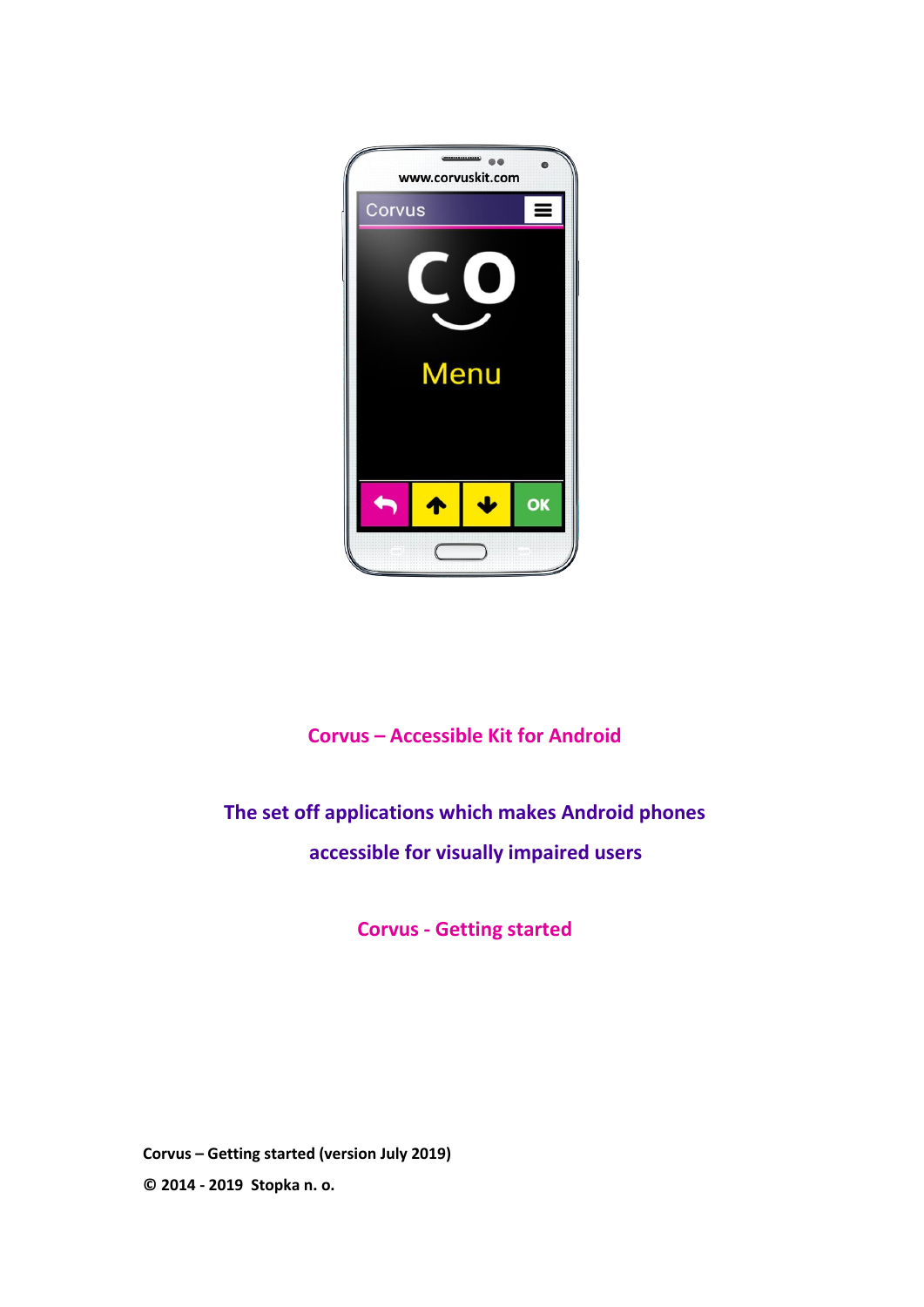This document is a reference guide. It doesn't contain an in-depth explanation of the various parts of the application. Slovak users are advised to consult the detailed user guide which contains the complete description of the special environment, as well as the built-in screen reader.

# **1. Corvus installation**

#### **1.1 Speech engine installation**

Before installing Corvus make sure that a speech engine that supports your preferred language is installed (Settings > Language & Input > Text-to-speech output). If this is not the case, you can use any of the available applications. Corvus was successfully tested with the following applications:

eSpeak TTS

A free speech engine Supports more than 40 languages Works reliably only under Android 4.2 and older <https://play.google.com/store/apps/details?id=com.googlecode.eyesfree.espeak>

eSpeak

A paid speech engine, costs about €1.20 (exact pricing information can be found on the webpage below) Supports 79 languages Works with Android 4.0 and higher <https://play.google.com/store/apps/details?id=com.reecedunn.espeak>

Vocalizer TTS

The application can be evaluated as a demo version for 7 days, after which it has to be purchased, pricing starts at €3.60 per voice. Voices are bought separately. Detailed pricing info can be obtained inside the application.

Supports 40 languages

Works with Android 4.0 and higher

<https://play.google.com/store/apps/details?id=es.codefactory.vocalizertts>

After installing the speech engine into your device you have to set is as default (preferred TTS engine) – open Settings > Language and input > Text-to-speech output and check "eSpeak TTS", "eSpeak" or "Vocalizer TTS" as the preferred engine.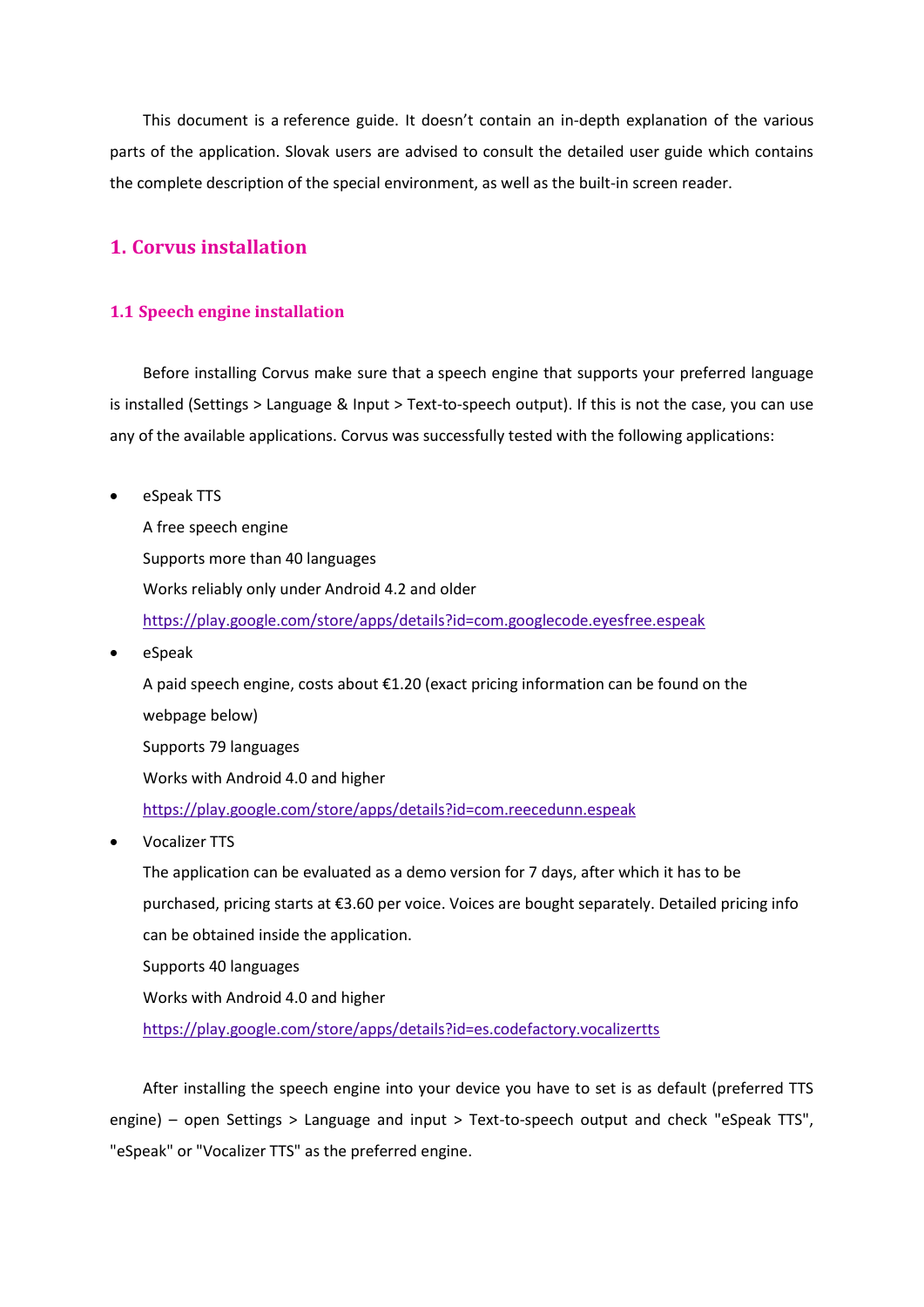When using Vocalizer TTS, you will be asked to buy the desired voice. Select the voice in the preferred language. If you don't buy the voice, the engine will fully function during the 7-day period in which you can evaluate it.

## **1.2 Corvus installation**

The Corvus app is not currently distributed using the Google Play store, so it is necessary to install it in a bit special manner. The Corvus installation apk file can be downloaded from [http://www.Corvuskit.com](http://www.corvuskit.com/) or it might be provided by your reseller. Then proceed with the following instructions.

- If the installation file Corvus.apk was not downloaded from the internet using your smartphone, copy it by standard means from your PC into the storage of your phone or into a memory card.
- Allow the installation from other sources than the Play Store (open Settings > Security and check "Allow installation of apps from sources other than the Play Store").
- Find the Corvus installation file that had been previously copied into your phone using any file manager and launch it.

From this moment on the installation works the same as installing any other application.

# **2. Phone settings**

Most of the settings mentioned below can be easily activated using Corvus special environment tool Verify Android settings placed in Help section. We recommend you to follow these steps:

- In Corvus special environment go to Menu -> Help -> Verify Android settings
- Perform double tap using one finger on respective items, proceed step by step, read displayed description carefully, when you are interested to activate described function then in next step confirm by choosing "OK" and in displayed dialogue perform respective operation.

Description of some important settings follows:

 Upon the first run of the Corvus app the phone will probably ask you which application to use as a home screen (launcher). Corvus can be used as a default home screen application and we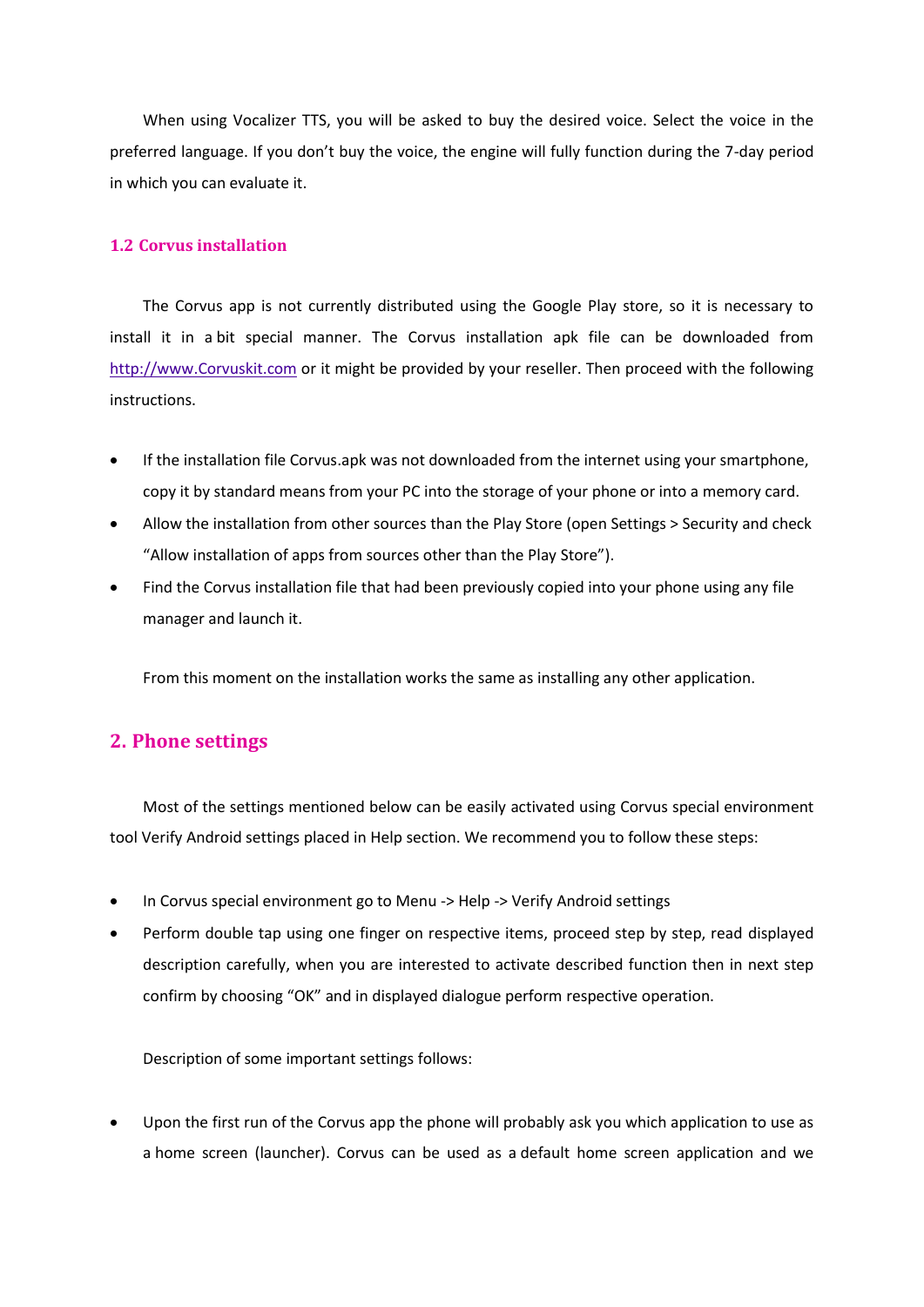advise for the blind users to select Corvus. This makes sure that Corvus starts when pressing the Home button.

- Most phones allow you to turn on the function that enables cancelling the call by pressing the Power button. It is recommended that you activate this function. It can be usually found in the accessibility settings.
- Android 4.4 or higher enables setting the default SMS application. The default SMS application is the only app that can manage the SMS and MMS messages. Other applications can send the message but are no table to perform the operations such as message deletion. If you want to use Corvus as a full-featured SMS application, set it as the default SMS application. You can perform this in the phone settings.

Corvus also contains a basic screen reader. To activate it, perform the following steps:

- In the settings menu select and activate the Accessibility item.
- In the Services grouping find and switch on the Corvus service.
- Upon activation the phone will ask if you want the Corvus application to have Access to the Explore by touch function. Answer the question positively.
- In Corvus special environment you can choose one of special keyboards for writing in edit fields (see below). From the version 1.4.0 it is possible to use these special keyboards also in Android environment. To make it possible it is necessary to enable Corvus keyboard and then set it as default system keyboard. Respective options are to be found in Language & input settings, you can reach them easily also by tool Verify Android settings from Help which has been already mentioned.

# **3. Uninstalling Corvus**

Corvus can be uninstalled using the apps manager like any other application.

# **4. Getting started**

The Corvus special environment is mainly based on controls whereby there is only one control displayed on the screen at a time. The Corvus app is currently communicating using lists, edit fields, and read-only edit fields. It doesn't matter where the user touches the screen when controlling them. Of main importance are the gestures that the user performs. That's the reason for deactivating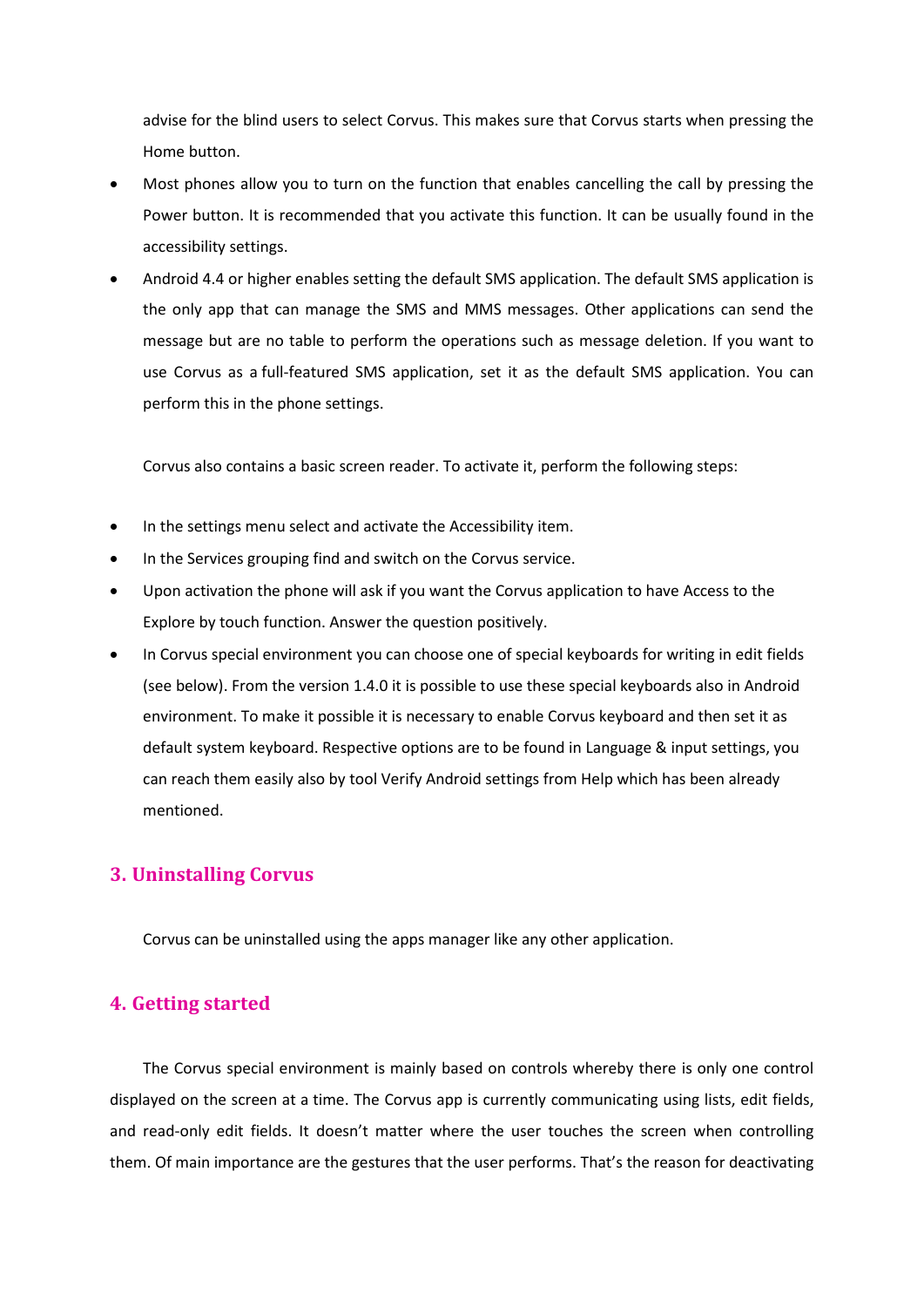Menu and Back buttons that are placed on the bottom or right under the screen, so they aren't pressed accidentally. Only the Home button is active. The only case when the finger placement matters, is when using the keyboard. Thanks to the 3x4 layout (we don't use QWERTY keyboard) the position of each character can be found easily by a visually impaired user.

Using the Corvus screen reader in common Android applications is similar to using the known Talkback app. The gestures, however, are modified in a way that enables the Corvus user to control the screen reader with ease but the main advantage is that the screen reader doesn't have to be started or stopped when leaving or returning to the Corvus special environment.

The screen reader is designed with the fastest possible responsiveness in mind.

## **4.1 The gestures used in the Corvus special environment**

This part contains the brief review of the basic gestures used in the various parts of Corvus special environment.

- Swiping with one finger in any of the four directions (put the finger on the screen and perform the fast movement - swipe – in the desired direction) simulates up, down, left or right arrow in most cases.
- Swiping with two fingers at the same time in any of the four directions (the same as the single swipe but two fingers are used instead) is usually used to move the cursor by a bigger segment.
- Single tap with one finger (a short touch with one finger) currently doesn't have any universal function assigned.
- Single tap with two fingers (a short touch with two fingers at the same time) is used to perform the backspace function in the edit fields when the keyboard is active. When performing the twofingered gestures it is necessary to have the two fingers put on the screen in a way that there is at least a little space between them. Otherwise the phone might understand the gesture as onefingered.
- Double tap with one finger (two short taps in a quick succession) usually works as a confirmation.
- Double tap with two fingers at the same time is usually used to activate the context menu. When performing the two-fingered gestures it is necessary to have the two fingers put on the screen in a way that there is at least a little space between them. Otherwise the phone might understand the gesture as one-fingered.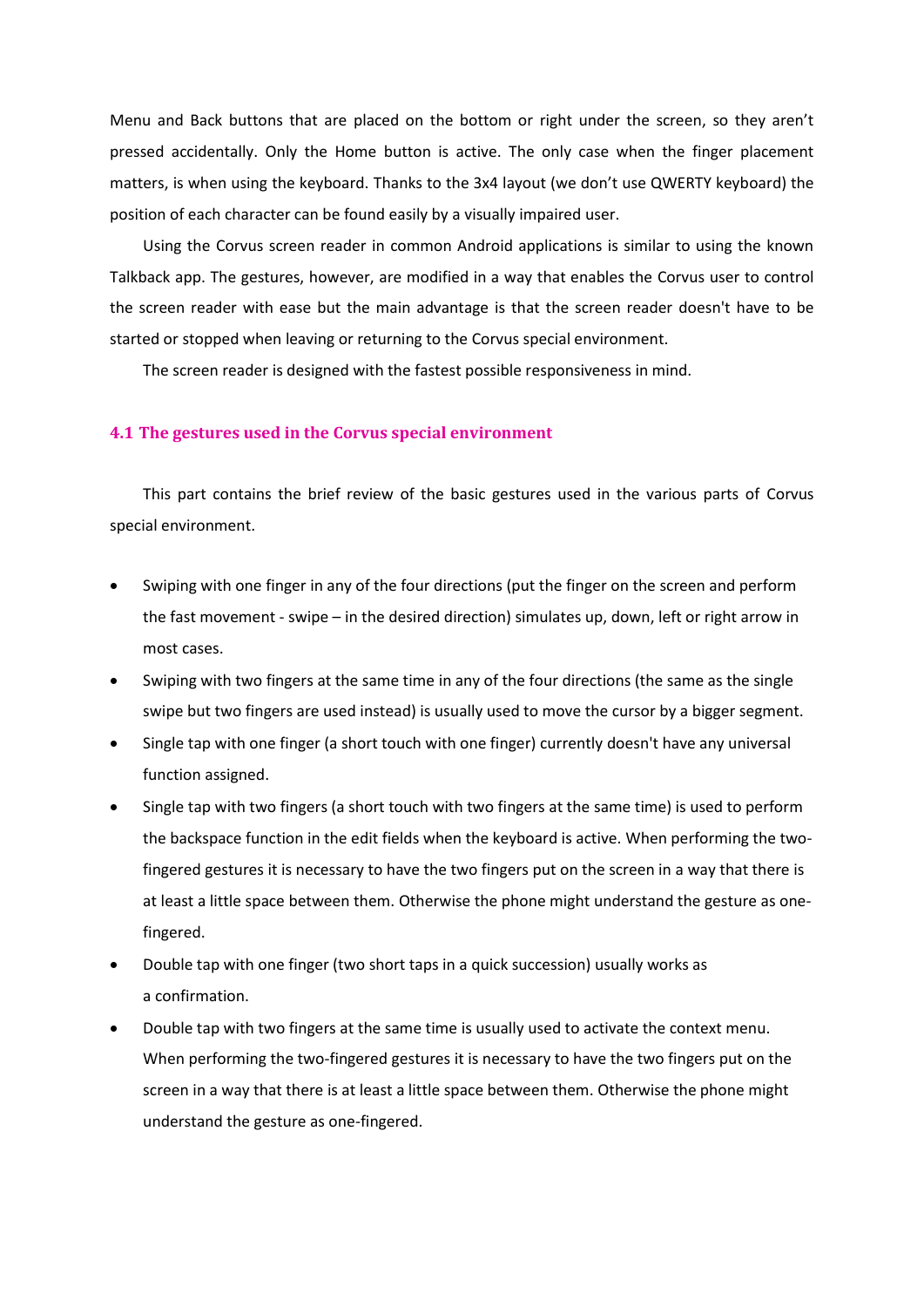Double tap and hold with one finger (similar to double tap but the second tap is longer so the finger is held on the screen longer than in the first tap) currently doesn't have any universal function assigned.

The above gestures can be also combined with the volume buttons, e.g. press volume up, while pressed perform one of the gestures, and release the button.

It is possible to bring up the brief contextual help on every screen of the Corvus special environment. Press the Volume down button, double tap with two fingers and release the button. The contextual help can be read using the gestures for navigation in the edit fields, which are listed in the chapter below.

In the basic app menu that consists of the list of items and resembles a tree (it can be nested) the navigation within one level is performed by swiping up or down. To nest deeper / confirm the item double tap with one finger. To go back / up one level swipe left. The list of items (for example when performing the mass operation on SMS or contacts) can be selected by swiping right.

In the lists where it makes sense (e.g. SMS or Contacts) and also in the edit fields the context menu can be displayed using the two-fingered double tap. Leaving the edit field is also possible through this context menu.

#### **4.2 Using the edit field and the 3x4 keyboard**

The Corvus app doesn't use a QWERTY keyboard when typing text or numbers into the edit fields because searching for letters without the sight control can be lengthy with it. Instead we rely on a proven 3x4 keyboard model that was used on classic keypad cell phones with a little modification (improvement).

In the writable edit fields the keyboard is activated automatically.

Its appearance is the same as the keypad of the classic keypad cell phone.

To type the first number or character associated with a button move the finger around the screen. When the desired field is found lift the finger and the first character gets written. If you need to write the second or any other following character hold the finger and tap with the second finger until Corvus announces the desired character. Then lift the fingers and the character gets written.

To delete the character (Backspace), put two fingers anywhere on the screen, and lift them up quickly.

If you need to switch off the keyboard, write the capital letter, or write a longer sequence of numbers do it by holding the volume up button and swiping up or down with one finger at the same time. This way you can change the keyboard or even hide it totally.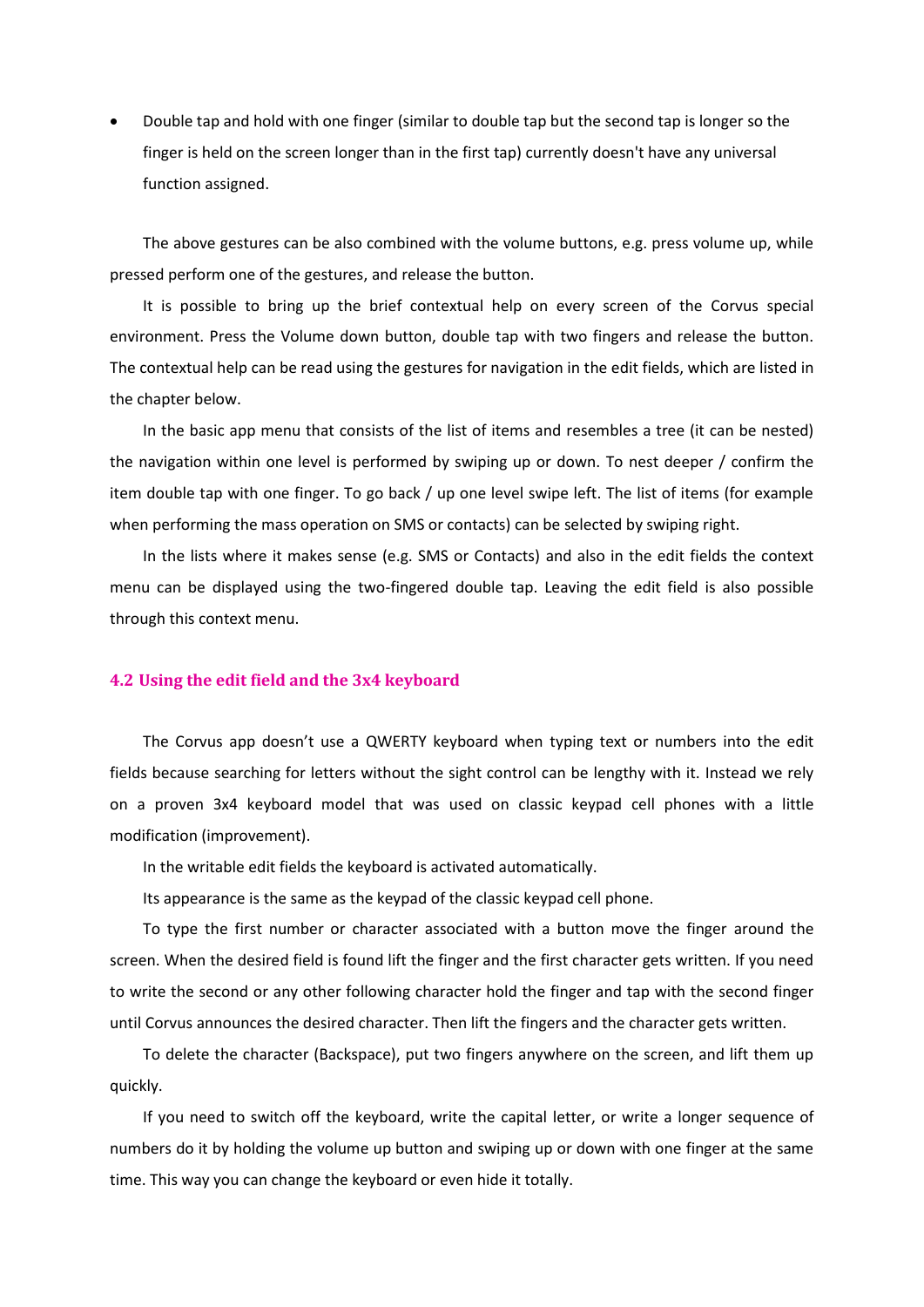When the keyboard is hidden it is possible to use the gestures for text navigation anywhere on the screen.

- Use the one-fingered swipes left and right to move the cursor by character
- Use the one-fingered swipes up and down to move the cursor by line
- Use the two-fingered swipes left and right to move the cursor by word
- Use the two-fingered swipes up and down to move the cursor to top or bottom of the text.

When the keyboard is displayed it is possible to use the above listed gestures in the upper part of the screen (above the keyboard). The full list of gestures that can be used in the edit fields can be found in the contextual help for any edit field.

In addition to keyboard model described above which is based on additional taps when typing there are two more keyboard models available in Corvus. Detailed information about typing by drawing and typing by touch can be found in full version of User guide.

#### **4.3 The incoming call screen**

When receiving an incoming call the list of two items is displayed  $-$  the caller name and the phone number information. If the telephone number is not stored in your contacts, only the phone number is displayed.

The call can be answered by pressing and holding the Volume Up button, and rejected by pressing and holding the Volume Down button.

Press and hold the respective buttons until you hear a short beep. Shorter pressing of these buttons will only mute the ringtone without answering or rejecting the call.

The call can be also answered using the gestures but only if it's enabled in the call feedback settings. In that case use the double swipe right to answer the call and double swipe left to reject it.

#### **4.4 The gestures used in the Corvus screen reader**

This chapter contains a list of all the gestures available when using the Corvus screen reader.

- Swipe down moves focus to the next element.
- Swipe up moves focus to the previous element.
- Swipe left/ right allows you to have a look at the object which is actually selected by characters, words, lines, etc. depending on chosen granularity of navigation.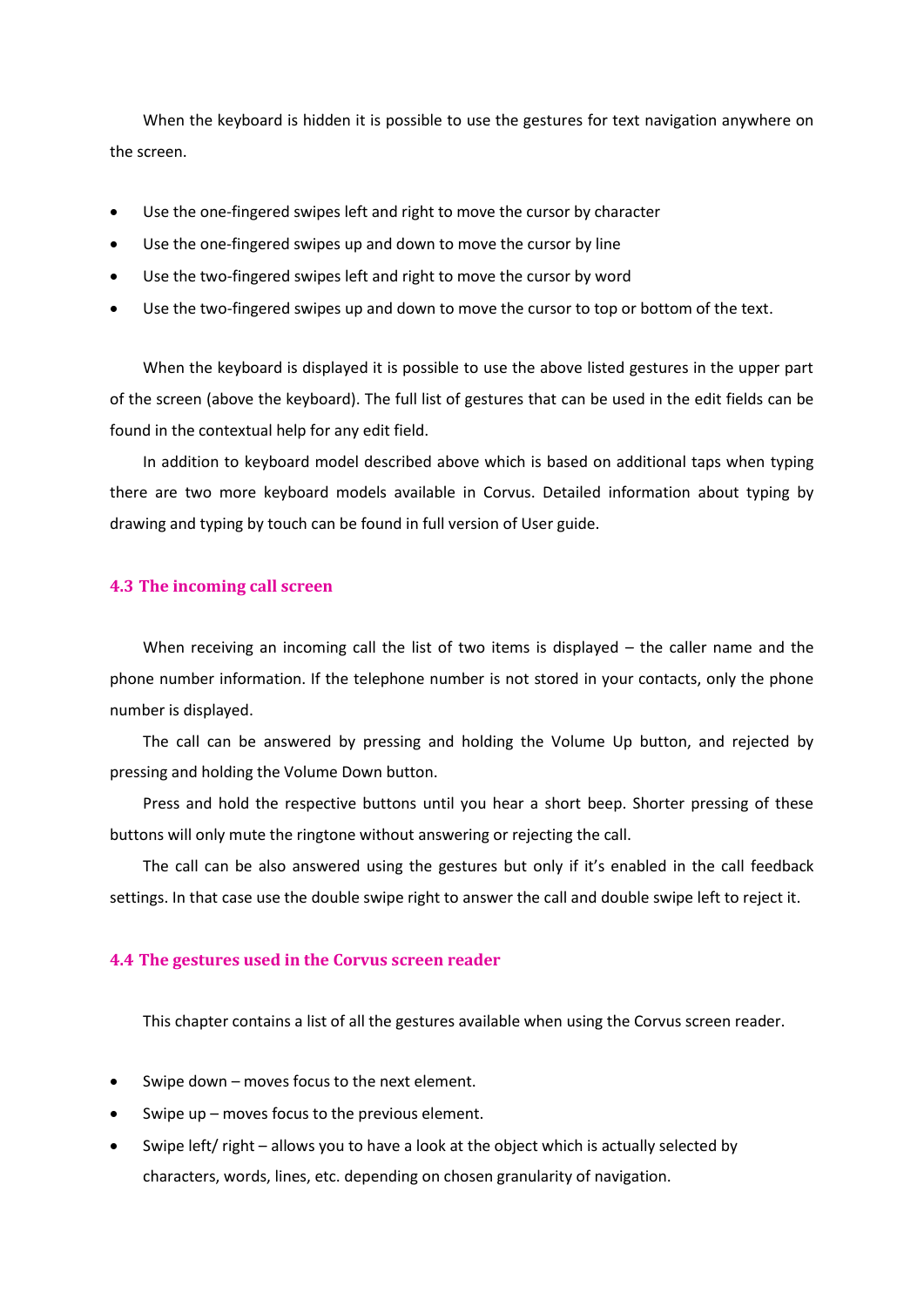- 1-swipe up/ down allows you to set granularity of navigation (characters, words, lines, etc.). Six of the most used granularities can be associated with shortcut gestures and use them afterwards by performing these respective shortcut gestures. Go to: Menu -> Settings -> Screen reader -> Set granularity shortcuts.
- 1-swipe left this is equal to pressing the Back button. This gesture enables to "hide" the current application and return back to the previously active application or home screen.
- Swipe left and then right without lifting up the finger goes to Home screen (this is equal to pressing the Home button).
- Swipe down and then up without lifting up the finger moves focus to the next button.
- Double tap activates the focused element (the element found using vertical swipes or using the "explore by touch" function).
- Double tap and hold depending on the element on which the gesture is applied either activates the context menu (e.g. on the Home screen of the pure Android environment) or enables to change the value of the element (e.g. slider).
- Two-fingered swipe down scrolls the list down.
- Two-fingered swipe up scrolls the list up.
- Two-fingered swipe left activates the next screen in applications containing more than one screen (Home screen contains multiple screens, the App Drawer containing the list of all the applications also contains multiple screens, etc.).
- Two-fingered swipe right activates the previous screen in applications containing more than one screen (Home screen contains multiple screens, the App Drawer containing the list of all the applications also contains multiple screens, etc.).

When performing some simpler operations controlling the Corvus screen reader is therefore similar to controlling the Corvus special environment. We recommend exploring the content of the screen by swiping down and up to make sure that you review all currently displayed elements. Equally, the selected element is activated using double tap as well as swiping left moves one level back.

The Corvus screen reader also enables to explore the screen by placing the finger on the display and moving it around its surface. This moves the focus automatically to the elements currently under the finger. This method is however pretty difficult and is recommended mainly in frequently used applications well known to the user.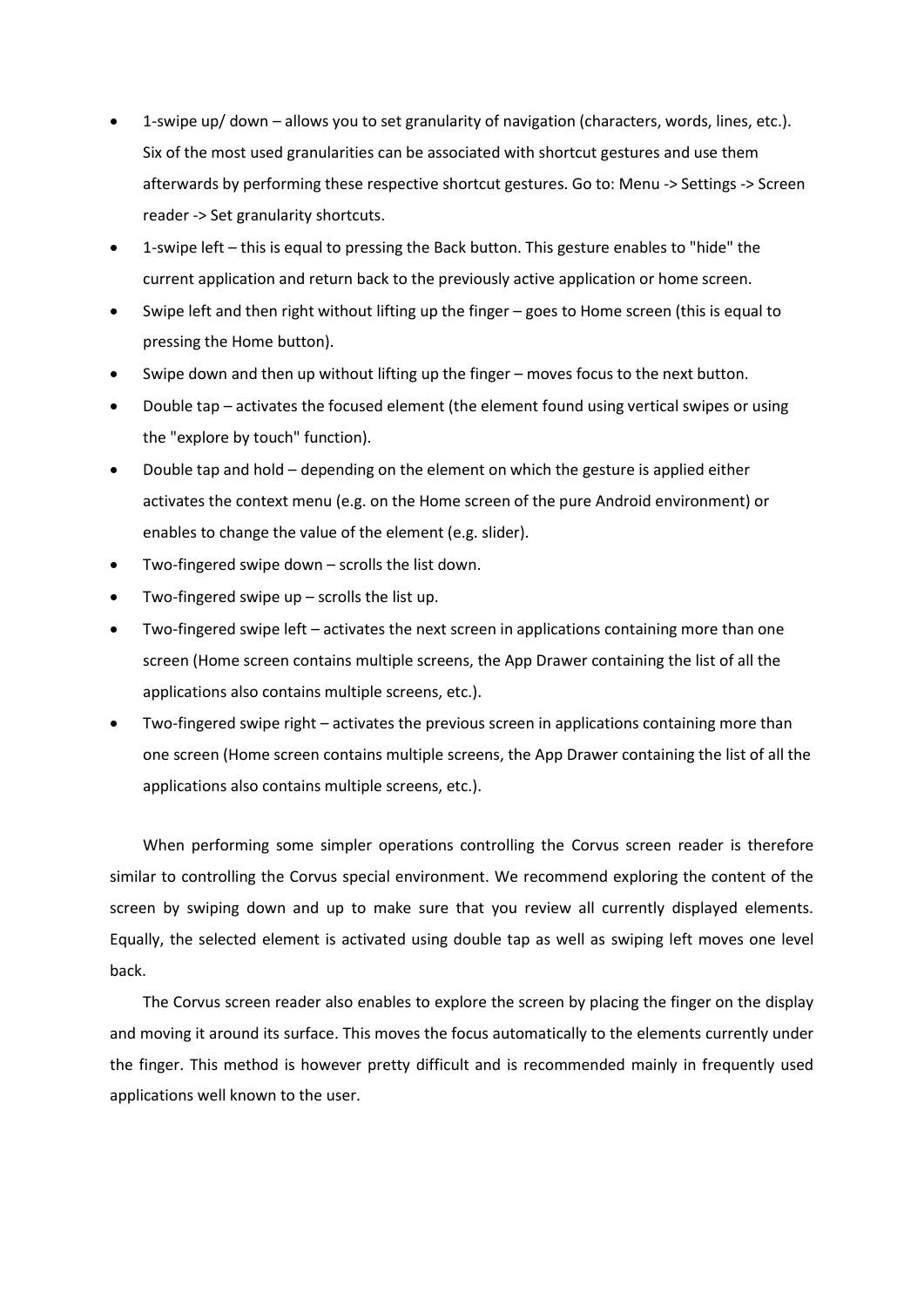#### **4.5 Controlling Corvus with the phones containing hardware keyboard**

This chapter contains description of some phones with the built-in hardware keyboard along with the brief information on controlling the Corvus application using these phones.

# **4.5.1 Corvus RG160**

Smart phone keys (turn the phone with its screen up and keyboard down):

There is a cursor cross with an embedded "Confirm" key and 18 keys on the screen.

The screen is topped with a circle-shaped cursor cross divided into 4 parts: right arrow, left arrow, up and down arrows. The "Confirm" key is placed between these arrows.

There are 3 keys lining the cursor cross. Going downward: there is a "Menu" key, a slightly convex key to change your keyboard layout and one to answer calls, all to the left of the cursor. Going downward: there is the "Back" key, a slightly convex "Delete" key and another to reject a call (which can be used to lock the phone screen), all to the right of the cursor.

Below, there are 12 standard configuration numeric keys graded left to right, from top to bottom:

> 1, 2, 3 4, 5, 6 7, 8, 9 \*, 0, #

These keys are supplemented by an "Add Volume" key, a "Reduce Volume" key and a long, notched programmable key laid from top to the bottom on the smart phone's left side.

#### **4.5.2 Key functions in the Corvus Interface and Screen Reader**

Cursor cross keys and their corresponding swipes fulfil the same functions, namely:

- up and down arrows: equivalent to swipes up or swipes down
- right and left arrows: equivalent to right or left swipes
- "Confirm": short press equals one finger tap, hold the key = double tap

Cursor cross keys can be combined with the Volume keys, this combination equals their corresponding gestures combined with the Volume keys.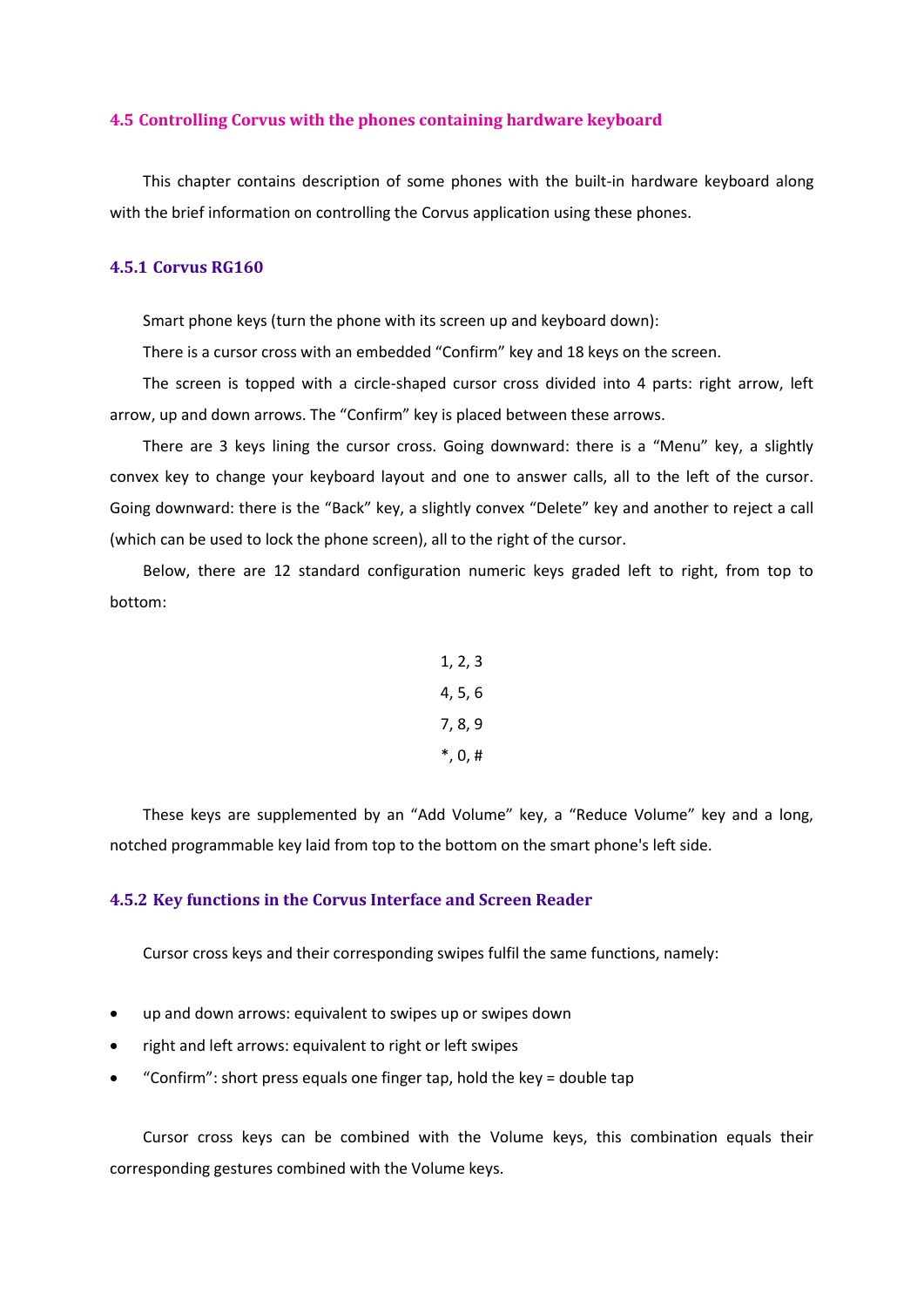"Menu" key (uppermost in the triad to the left from the cursor cross) can display the context menu, where reasonably practicable. However, this key works only if "Activate Back and Menu Keys" is selected in Keyboard Settings.

The key changing the keyboard layout (middle key in the triad to the left from the cursor cross) changes the layout in Editable keys (equivalent to swiping down) and also activates the search function, where reasonably practicable. E.g. in "Contacts", "Book Download" and "Documents", etc.

The "Answer Call" key (bottommost in the triad to the left from the cursor cross) is standard and enables a call to be answered and to quickly activate the "Register" app on the main Corvus screen, or to make a quick call to a phone number associated with an element under the cursor - applicable to all lists where reasonably practicable. For example: press the "Answer Call" key in the "Contacts" app and you call the phone number related to the contact under the cursor. If prefixes are defined in the app, press the "Answer Call" key and you call line 2 (tap or press the "Confirm" key and you call line 1).

The "Back" key (uppermost in the triad to the right from the cursor cross) takes you one step back. However, this key works only if "Activate Back and Menu Keys" is selected in Keyboard Settings.

The "Delete" key (centre of the triad to the right from the cursor cross) deletes a sign following the cursor - in editable fields (equivalent to 1 left swipe or a double tap if the Corvus keyboard is displayed). It also deletes information in the lists such as Contacts, SMS, etc.

The "Reject Call" key (bottommost in the triad to the right from the cursor cross) can both reject an incoming call or interrupt an ongoing call, and lock the keyboard.

The programmable key (long, notched key on phone side) activates the Android app based on user settings

Hold the "cross" key for several seconds (right bottom key) to switch between the "Silent", "Vibrate Only" and "Ring" settings.

Other keys help you to write text or numbers in the editable fields. Writing is similar to that used in old phones with tangible (instead of touch screen) keys. Individual signs are grouped under the keys. Press a key repeatedly until you select the sign you are searching for. Sign layout slightly differs, if Corvus is defined as the default system keyboard in the settings.

#### **4.5.2.1 Corvus - default system keyboard**

If you define Corvus as the default system keyboard (recommended), Corvus controls your typing and you write very similarly to screen keys. In other words, signs on tangible (physical) keyboard keys are laid equally to signs on the virtual screen keyboard, you switch the keyboard type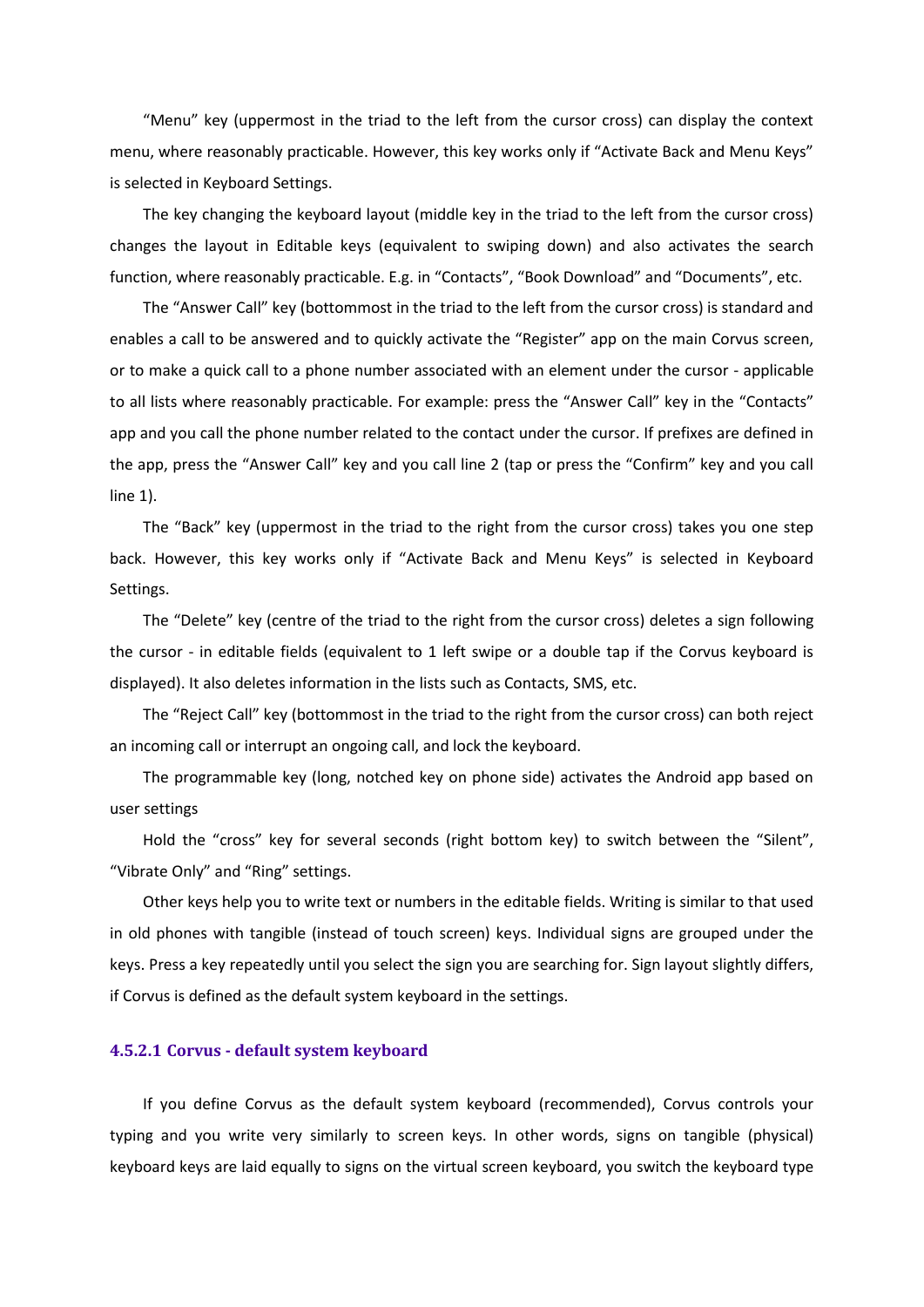(small letters, one capitalized letter, etc.) via the "Keyboard Change" key (centre of the triad to the left from the cursor cross) or 1-swipe up / down, or by 1-up / down arrows. If the keyboard is hidden, there are extra cursor keys, which are physical, and operate as follows:

- 1: previous word,
- $\bullet$  2: 1 line up,
- 3: next word,
- 4: previous sign,
- 5: remember the position (highlight start),
- 6: next sign,
- 7: remember text,
- $\bullet$  8: 1 line down.
- 9: text ends,
- \*: copy the selected text to the clipboard,
- 0: delete text between mark and cursor,
- #: paste the selected text to the clipboard.

# **4.5.2.2 If Corvus is not the default system keyboard**

Signs groups are associated with keys "2" - "9", key "1" contains the commonest interpunction signs.

The asterisk key (\*) activates symbols. Press it and symbols are listed, use arrows to select a symbol and confirm.

Repeatedly press the hash key (#) to change keyboard language or numbers.

## **4.5.3 LG Wine Smart**

Button description (turn the phone so that the display is placed further from you upon flipping):

Besides the cursor keys and the confirmation key in the middle the phone keyboard contains the following 22 keys.

In the upper row (above the cursor keys) from left to right there are Back, Home, and Overview buttons.

Below is the cursor circle divided into four parts as follows: right, left, up, and down arrow with the confirmation key in the middle of the circle.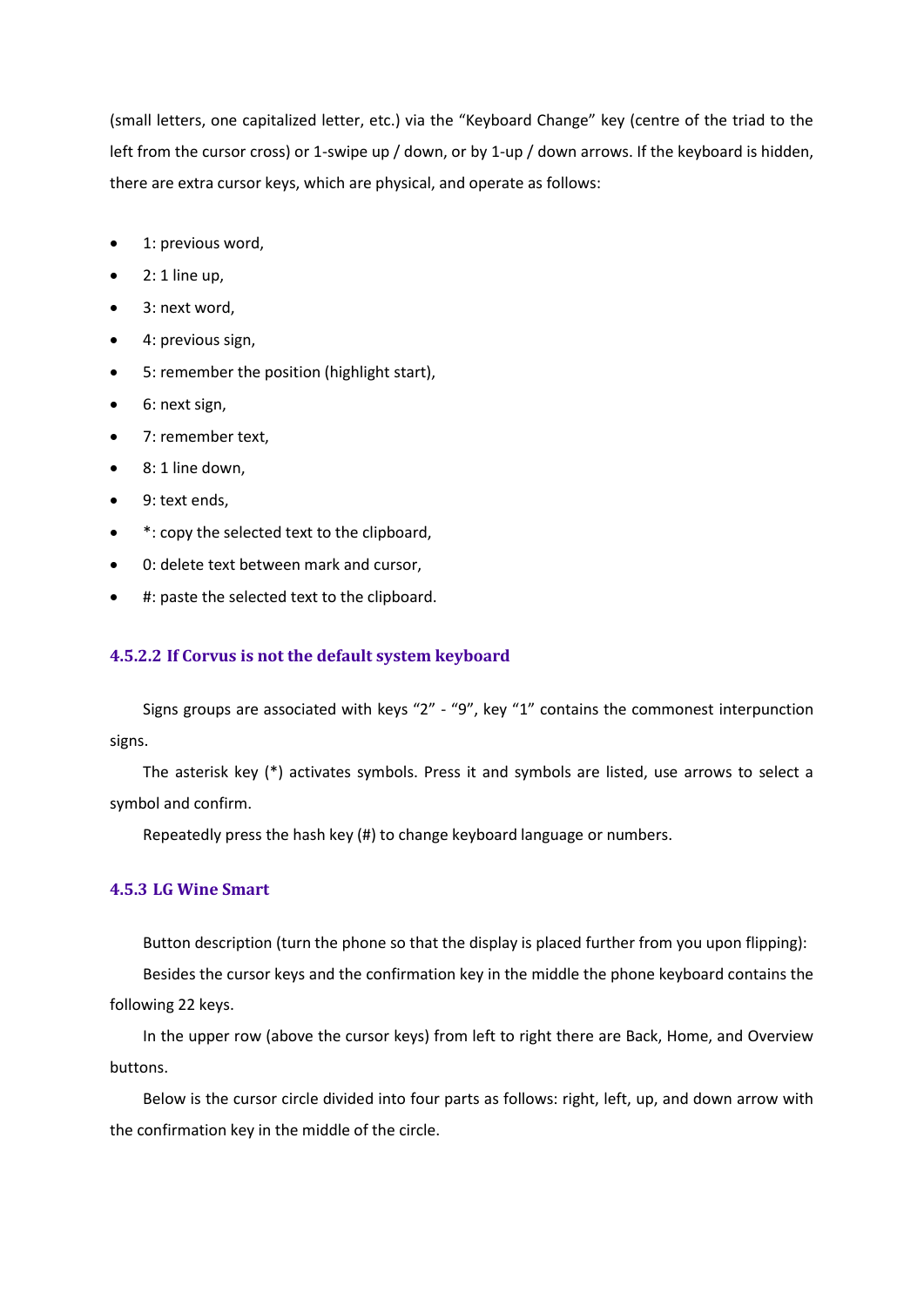There are 2 buttons by each side of the cursor. On the left side there is a Messaging button and the Camera button beneath it. The right side contains from top to bottom the assignable Convenience button and the Contacts button.

The row under the cursor contains from left to right: the answering call button, the C button (for clearing the characters) and the rejecting call button.

Below are the twelve regularly placed buttons of the numeric keypad from left to right and from top to bottom as follows:

| 1, 2, 3     |  |
|-------------|--|
| 4, 5, 6     |  |
| 7, 8, 9     |  |
| $^*, 0, \#$ |  |

# **4.5.4 The meaning of buttons within the Corvus special environment and the screen reader**

The buttons in the upper row (Back, Home and Overview) have the same meaning as the equally marked buttons on the common touch phones. The Back button however works only when it's turned on in settings of the Corvus special environment.

The cursor keys work the same as their equivalent swipes, as follows:

- the up and down arrow: perform the same functions as swiping up or down
- the left and right arrow: perform the same functions as swiping left or right
- the confirmation key: The short press is equivalent to the one-fingered double tap, whereas the long press performs the two-fingered double tap function

The cursor keys can also be combined with the Volume buttons to perform the same functions as their gesture counterparts combined with the Volume buttons

The Messaging button (the upper one of the two buttons by the left side of the cursor) performs the messaging function when on the main screen. It also enables quick sending of the message onto a phone number associated with a list item anywhere it makes sense. For example pressing the button on any contact in the Contacts app brings up the Messaging window with the recipient field already filled-in. The same holds for any register or the messages list.

The assignable Convenience button (the upper one of the two buttons by the right side of the cursor) launches the Android application assigned by the user.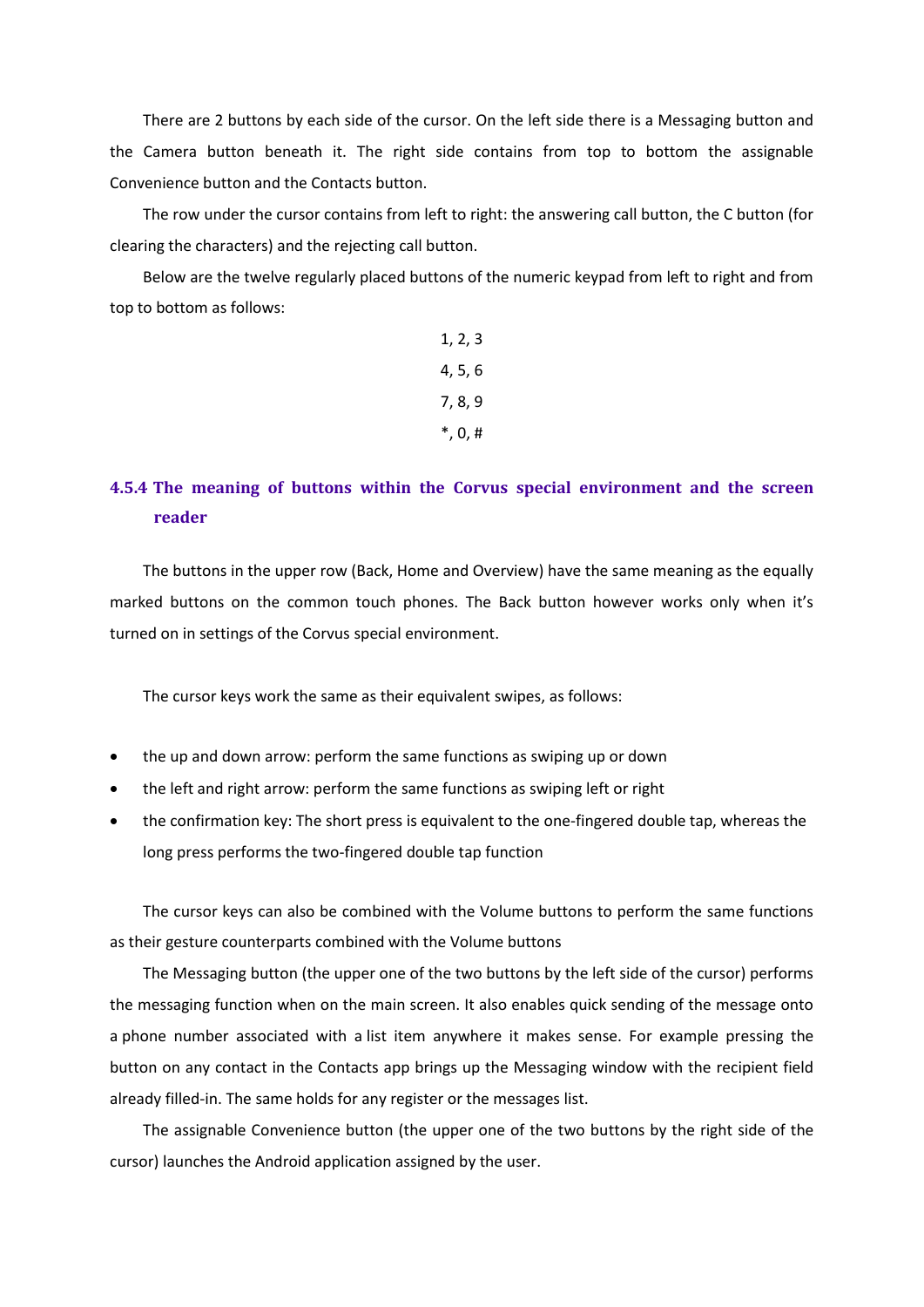The Camera and Contacts button (the lower buttons bi the sides of the cursor) launch the associated built-in applications of the phone operating system. They are not controlled by the Corvus app for technical reasons.

The answering call button (the first one from the left in the row under the cursor) enables besides its primary function of answering an incoming call also a quick launch of the Register app from within the main screen of Corvus. Also in any list where it makes sense it can be used to quickly call a number associated with an item under the cursor. E.G. after pressing the button in the Contacts application the number associated with a contact under the cursor will be called. If there are any prefixes defined, the call would be performed using the line 2 (you can call using the line 1 by double tapping or by pressing the confirmation button).

The C button (the middle one in the row under the cursor) deletes a character to the left of the cursor in the edit fields (the same as the swipe left or double tap when the Corvus keyboard is shown).

The rejecting call button (the first from the right in the row under the cursor) has no additional function besides rejecting the incoming or cancelling the ongoing call.

All the other buttons are used to type the text or numbers into the edit fields. System of typing is similar to that one which was used on former phones with haptic keypad. Groups of characters are associated with respective buttons. Selection of characters is done by pressing of particular button repeatedly. Layout of characters is slightly different depending on fact whether Corvus is set as a default system keyboard.

#### **4.5.4.1 Corvus as a default system keyboard**

In case that you set Corvus as a default system keyboard (recommended) Corvus takes control over typing with buttons and typing works in similar way as typing by buttons on the screen. Thus, characters on haptic keypad buttons have the same layout as characters of virtual buttons placed in touchscreen keyboard. Type of keyboard (lowercase letters, one uppercase letter, etc.) can be changed by 1-swipe up/ down or 1-arrow up/ down. If the keyboard is off (you can turn it off by pressing 1-arrow up/ down) then haptic keypad buttons work as enhanced cursor keys with following functionality:

- 1: previous word,
- 2: one line upwards,
- 3: next word,
- 4: previous character,